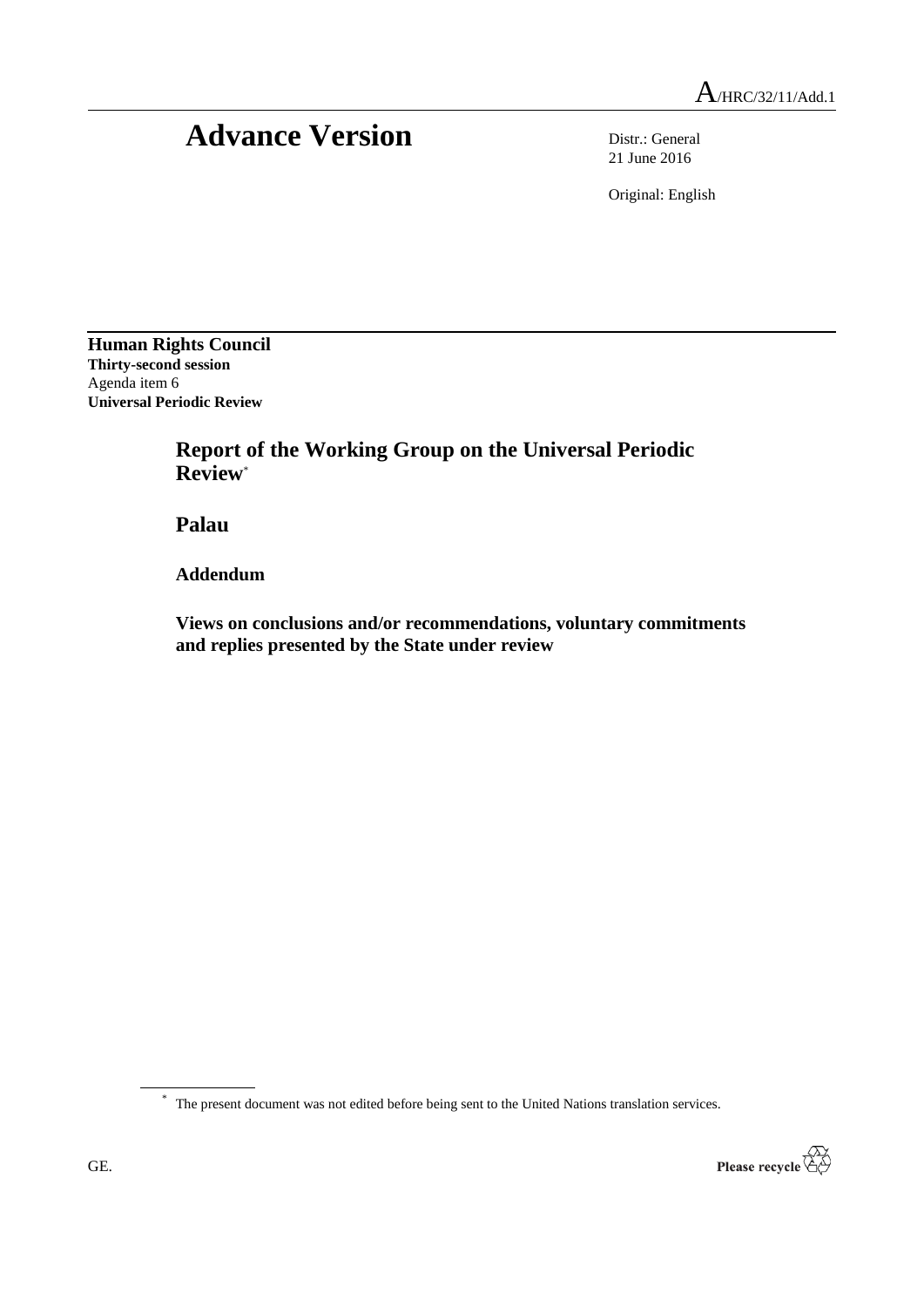## **Background summary**

1. The Republic of Palau presented its second Universal Periodic Review Report in January 2016 at the UPR Working Group  $24<sup>th</sup>$  Session in Geneva, Switzerland. On January 29<sup>th</sup>, Palau's UPR report was adopted and 125 recommendations were given to Palau after its review. Palau took all 125 recommendations home to be examined and to provide responses later to the Human Rights Council. The responses are to be included in the outcome report adopted by the Human Rights Council at its 32<sup>nd</sup> Session of the UPR outcome session to be held on June 23–24, 2016.

## **Response for accession/ratification of treaties in general (Recommendations: 104.5, 104.6, 104.9, 104.10, 104.11, 104.12, 104.13)**

2. It is the position of Palau to accept the recommendations made towards the ratification of the core human rights treaties. Palau will need to conduct Leadership and public awareness on the core treaties in order to give its support to Congress for ratification. Further work needs to be taken to determine the Republic's capacity and resources to fulfil its obligations on these treaties.

## **Response for ratification on specific treaties**

#### **Ratifying ICCPR and ICESCR (Recommendations: 104.1, 104.2, 104.3, 104.4, 104.8, 104.13, 104.16, 104.17, 104.18, 104.19)**

3. It is the position of Palau to accept the recommendations made on these treaties. Palau will work towards consultations with its leadership and community including public awareness on these instruments and determine the Republic's capacity and resources to fulfill its obligations on these treaties.

#### **Ratifying ICERD (Recommendations: 104.14, 104.15)**

4. It is the position of Palau to note these recommendations on this treaty. However, Palau will work towards consultations and community education/awareness in order to commit on a way forward towards this treaty. Palau further needs to consider the technical and resource implications on ratification and the capacity in fulfilling the obligations of this treaty.

#### **Ratifying CEDAW (Recommendations: 104.7, 104.20, 104.21, 104.22, 104.23, 104.24, 104.25, 104.26)**

5. It is the position of Palau to take note on these recommendations but we will continue to work with the people of Palau especially the women's group on the awareness of this treaty. To date, Palau has domesticated some provisions of the treaty into our laws.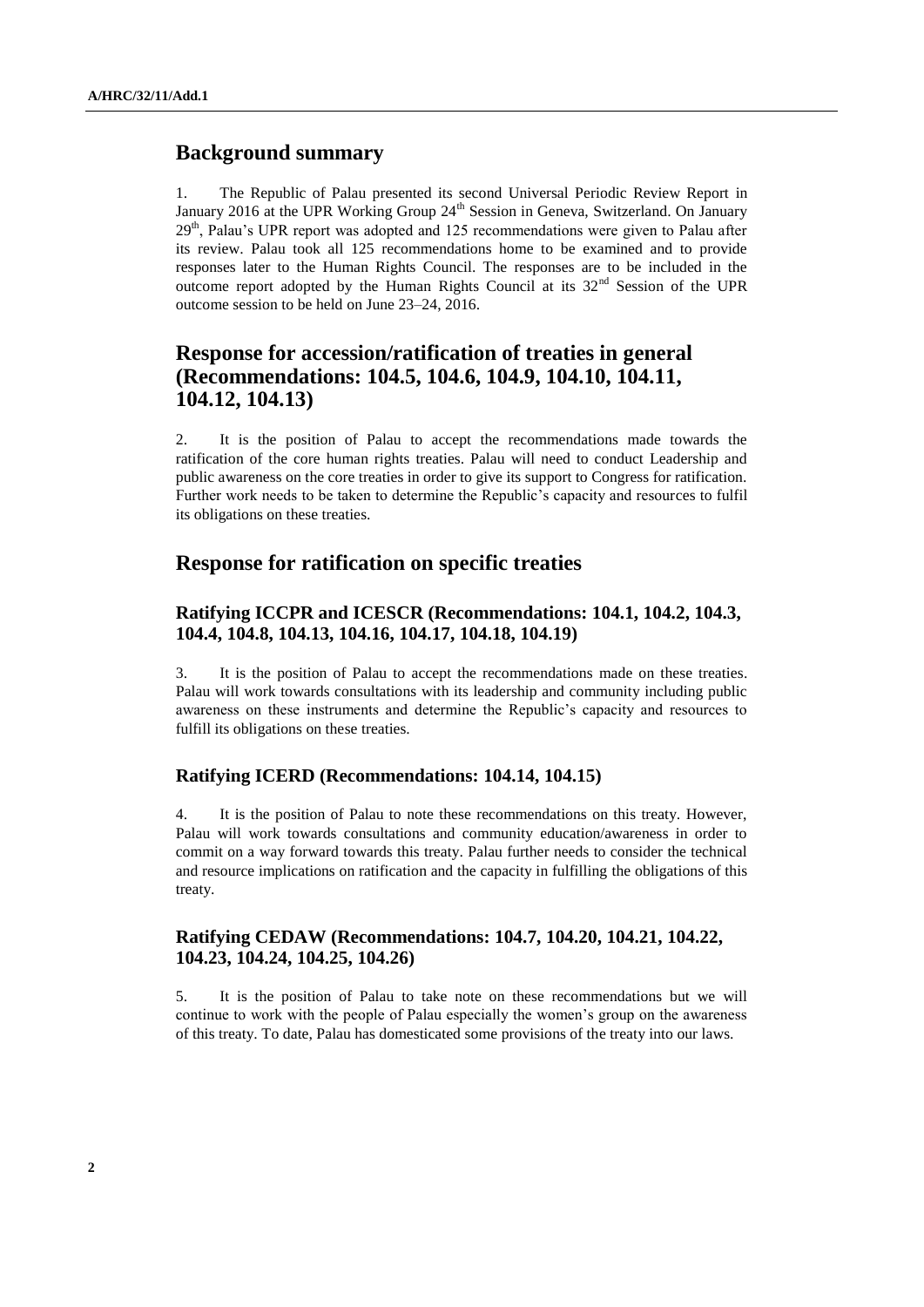#### **Ratify the Convention against Torture and Other Cruel, Inhuman or Degrading Treatment or Punishment (CAT) (Recommendations: 104.27, 104.28)**

6. It is the position of Palau to take note on these recommendations made on this treaty as we need to consider the technical and resource implications on ratification and the capacity in fulfilling the obligations on this treaty. The Constitution of Palau under Section 10 Article IV states that "Torture, cruel, inhumane or degrading treatment or punishment, and excessive fines are prohibited."

#### **Support for the Convention on the Rights of the Child (CRC) (Recommendations: 104.29, 104.30, 104.31, 104.32, 104.33, 104.34, 104.35, 104.36, 104.37, 104.38, 104.73, 104.98)**

7. Palau accepts this recommendation as it ratified CRC in 1994. It is the position of Palau to support these recommendations and we will conduct consultations on the Optional Protocol with the Leaders and the community in the effort towards the ratification of the 3 Optional Protocols. Palau has further domesticated some of the articles of the CRC into its laws through the enactment of the Family Protection Act and will further work towards more laws in-line with this treaty.

#### **Ratify the International Convention on the Protection of the Rights of All Migrant Workers and Members of their Families (ICRMW) (Recommendations: 104.39, 104.40, 104.41)**

8. It is the position of Palau to note the recommendations made on this treaty. Palau still needs to consider the technical and resource implications on ratification of this treaty and meeting its obligations on this treaty.

#### **Ratify the International Convention for the Protection of All Persons from Enforced Disappearance (CPED) (Recommendations: 104.42, 104.43)**

9. It is the position of Palau to take note on these recommendations. Palau will need to work towards awareness and consultation on the treaty and determine the capacity and resources of the Republic to fulfill its obligations under this instrument**.**

#### **Support for the Convention on the Rights of Persons with Disabilities (CRPD) (Recommendations: 104.44, 104.45)**

10. It is the position of Palau to accept this recommendation as Palau ratified this treaty in 2014. Continuing efforts are being made towards the implementations on the provisions of this treaty.

### **Ratify the Hague Convention on Civil Aspects of International Child Abduction (Recommendation: 104.46)**

11. It is the position of Palau to take note of this recommendation. Palau needs to conduct Leadership and community awareness on this treaty before ratification of this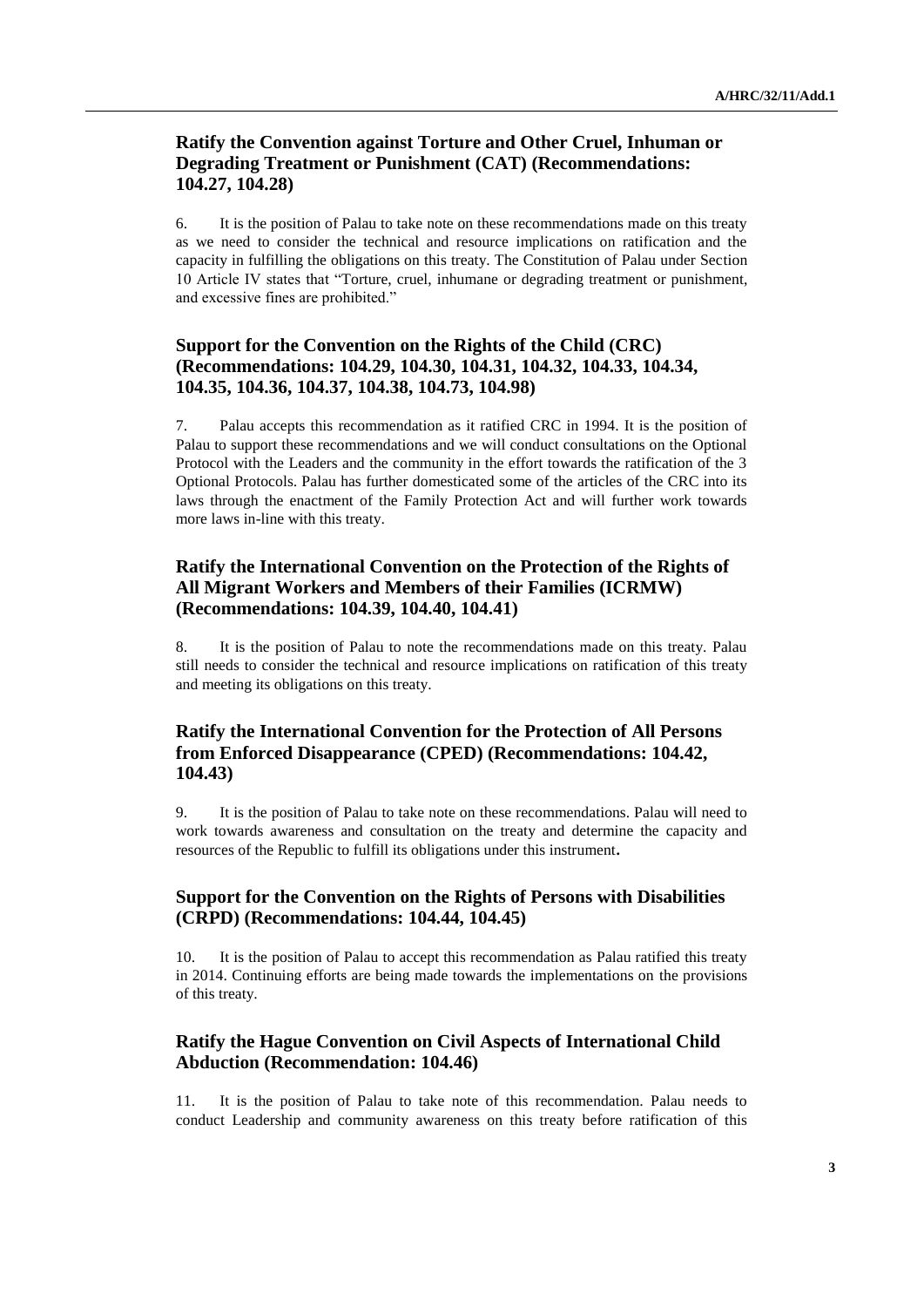treaty is supported in the Congress. Further work needs to be done to determine the technical aspect and resources needed to implement the provisions of the treaty.

#### **Ratify the International Labor Organisation (ILO) Conventions (Recommendations: 104.47, 104.48)**

12. It is the position of Palau to take note on recommendations made on this treaty. Palau needs to further its work in the education of this convention before ratifying the ILO fundamental conventions.

#### **Ratify the Convention on the Prevention and Punishment of the Crime of Genocide (Recommendations: 104.49, 104.50)**

13. It is the position of Palau to take note on the recommendations made on this treaty. Palau needs to work building public and Leadership awareness on this instrument and determine the capacity and resources of the Republic in fulfilling its obligations on this instrument.

#### **Ratify the Rome Statute of the International Criminal Court and the 1951 Convention relating to the status of Refugees and its 1967 Protocol (Recommendations: 104.51, 104.52, 104.53, 104.54, 104.55)**

14. It is the position of Palau to take note on the recommendations made on these treaties. While Palau recognizes the importance on the ratification to the statute of the international criminal court and the 1951 Convention relating to the status of Refugees and its 1967 Protocol, Palau will need to consider the technical and resource implications of accession. Palau though has sufficient legislative safeguards to address grave human rights violations.

#### **Ratify the UNESCO Convention against Discrimination in Education (Recommendation: 104.56)**

15. It is the position of Palau to accept the recommendation made on this treaty. Palau needs to work towards building public and Leadership awareness on this instrument and determine the capacity and resources of the Republic in fulfilling its obligations on this instrument.

## **Institutional and human rights infrastructure and policy measures**

#### **On the implementation of laws to protect human rights (Recommendations: 104.57, 104.58, 104.59)**

16. It is the position of Palau to accept these recommendations as laws have already been implemented to protect human rights in Palau. In addition, laws will need to be reviewed to ensure they are aligned with international human rights standards. Palau will further look into the recommendations made under the UNCAC review and take the necessary steps to implement the recommendations.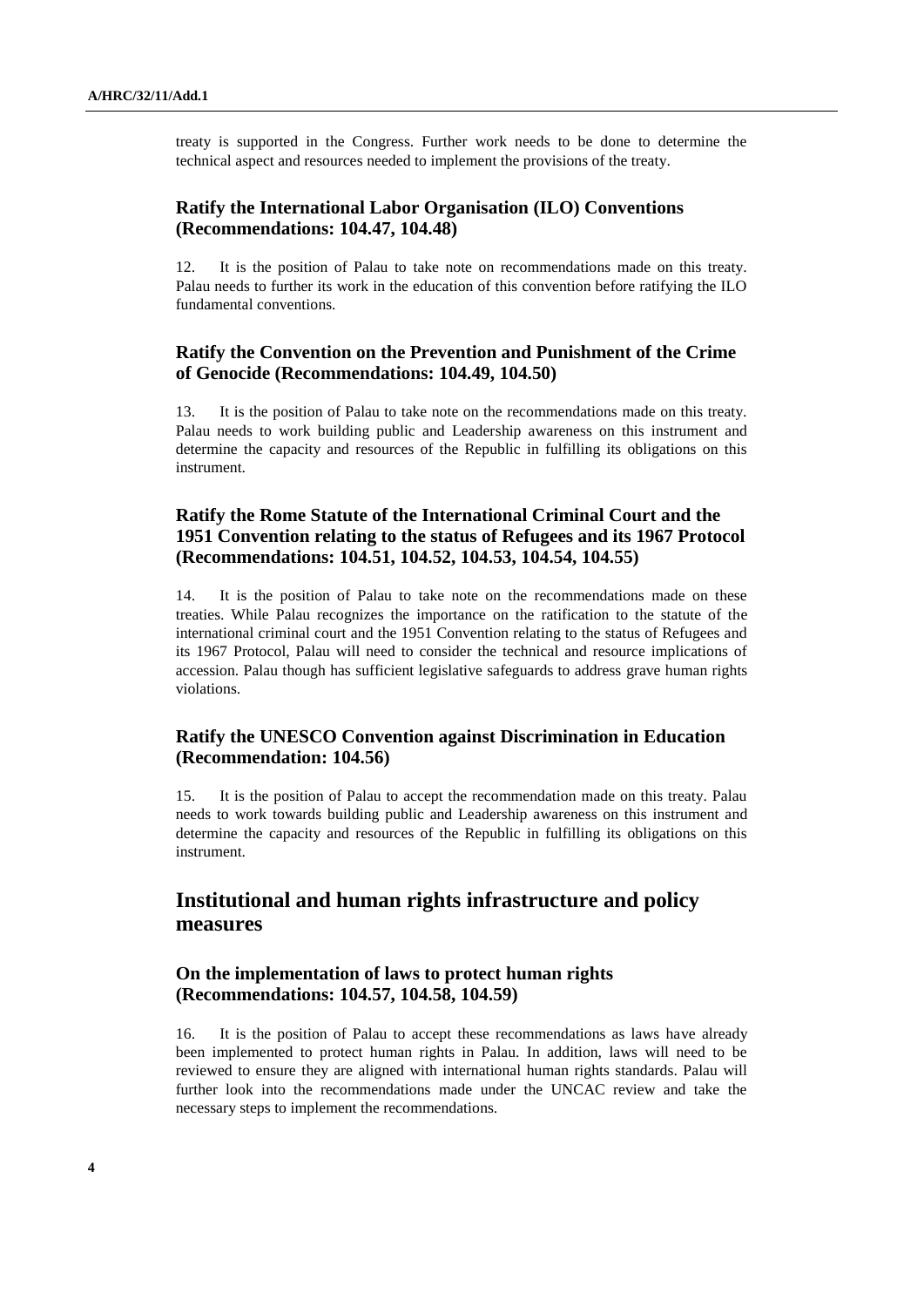#### **On the establishment of a national human rights institution (Recommendations: 104.60–104.72)**

17. It is the position of Palau to accept these recommendations made towards the establishment of a National Human Rights Institution in full compliance with the Paris Principles. The establishment of a national human rights institution will require specialized resources and we continue to look for assistance from our partners. The concept of establishing a national human rights institution is fully supported by the members of the National Congress as well as the Community, however, it is the lack of funds and expertise we lack to fulfil this recommendation.

## **Cooperation with treaty bodies**

#### **On the engagement with international/regional partners (Recommendation: 104.74)**

18. It is the position of Palau to accept this recommendation. Palau recognizes the importance of this recommendation and due to limited capacity, human resources and expertise; we continue to seek external technical and funding assistance. Palau will further continue to engage with international and regional partners in any given space to further seek assistance to help the Republic meet its human rights obligations.

# **Equality and non-discrimination**

#### **On the protection of vulnerable groups (Recommendations: 104.75– 104.78)**

19. It is the position of Palau to accept this recommendation. Palau recognizes the importance of these recommendations as we continue efforts to streamline gender equality into the programs and policies of the Government. Palau emphasizes the importance of development financing aligned with the SDGs including Goal 5 on gender equality and those relating to marginalized groups and human rights. The Human Rights Council has a real opportunity to strengthen its monitoring of the human rights captured in the SDGs through the UPR process and this is a proposal we would like to submit to the Council at this review for further consideration.

#### **On measures on women's participation in public offices (Recommendation: 104.79)**

20. It is the position of Palau to accept this recommendation. The support for women in Leadership in Palau has increased and ongoing work is being carried to support women to run for this upcoming National election of 2016.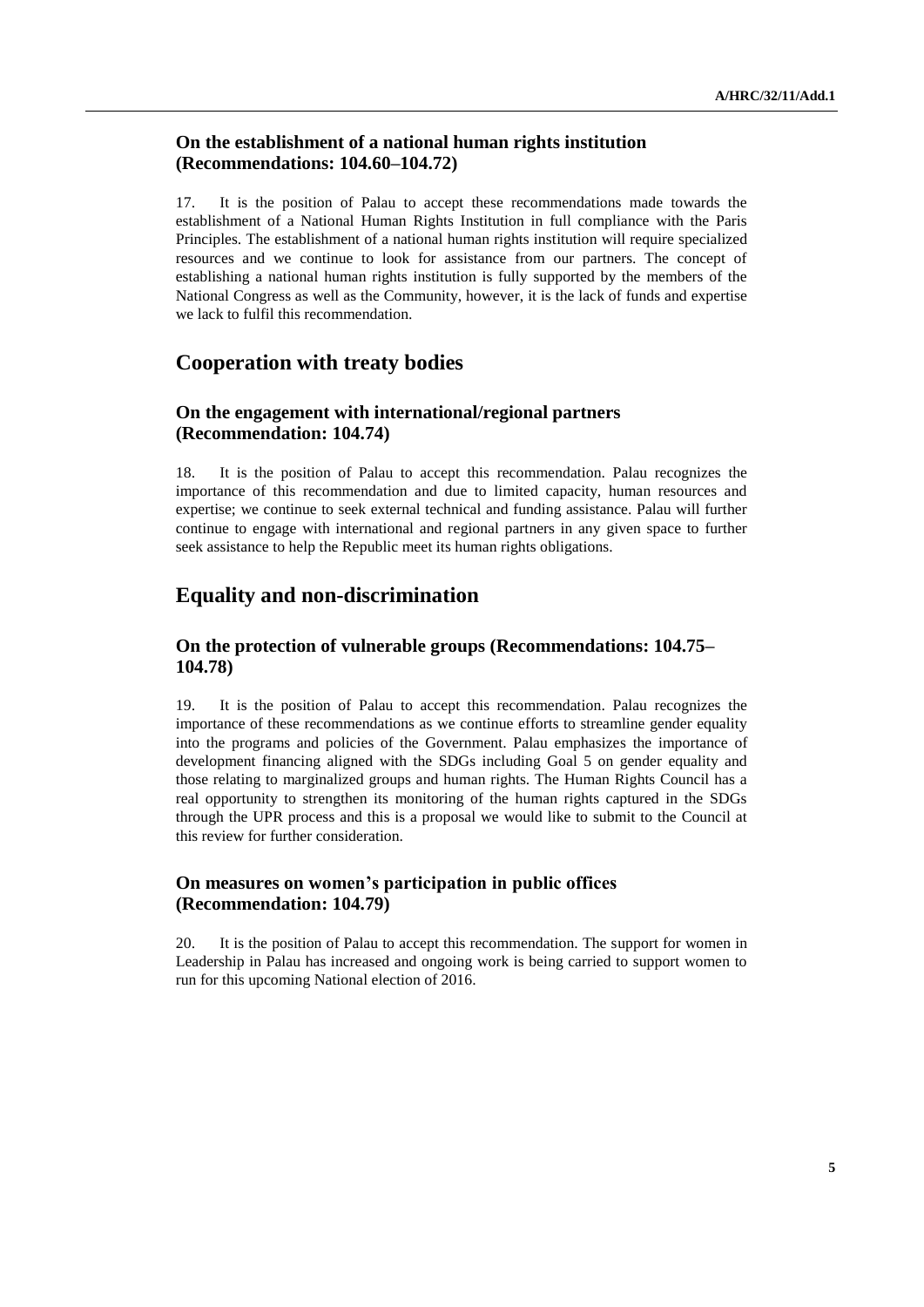#### **Legislation on anti-discrimination based on sexual orientation and/or gender identity (Recommendations: 104.80–104.85)**

21. It is the position of Palau to take note on these recommendations made on sexual orientation, gender identity and same sex marriage. Further work and consultations need to be taken to further progress in this area in the Republic.

## **Right to life, liberty and security of the person**

#### **On the establishment of shelters for victims of domestic violence (Recommendations: 104.86, 104.87)**

22. It is the position of Palau to accept these recommendations. Palau continues its efforts to work towards a more permanent shelter for victims or a resource center for victims of domestic violence through dialogue with international and regional partners. Palau Government is exploring ways to improve services for victims such as safe houses, counselling, immediate health responses and protection orders for victims and children. Palau seeks funding and technical assistance from partners and organizations in the establishment of a center for victims of domestic violence.

#### **Measures on domestic violence (Recommendations: 104.89, 104.90, 104.93)**

23. It is the position of Palau to accept these recommendations made towards public awareness and develop legislations to combat domestic violence on women and children including elders, boys and persons with disabilities. Palau will take appropriate measures to adopt and amend its laws to combat domestic violence.

#### **Training on the Family Protection Act (FPA) (Recommendation: 104.96)**

24. It is the position of Palau to accept this recommendation made on the FPA. Palau will continue its effort to work towards more training for relevant agencies and officers on the implementation of the FPA.

#### **Amending Palau laws to criminalise spousal rape (Recommendations: 104.91, 104.92)**

25. It is the position of Palau to accept these recommendations made on criminalising spousal rape as Palau has already changed/amended its laws through the new Penal Code to criminalise spousal rape.

#### **On the measures on corporal punishment (Recommendations: 104.95, 104.97)**

26. It is the position of Palau to accept these recommendations on addressing violence in the educational system and prohibit all forms of corporal punishment. Palau will take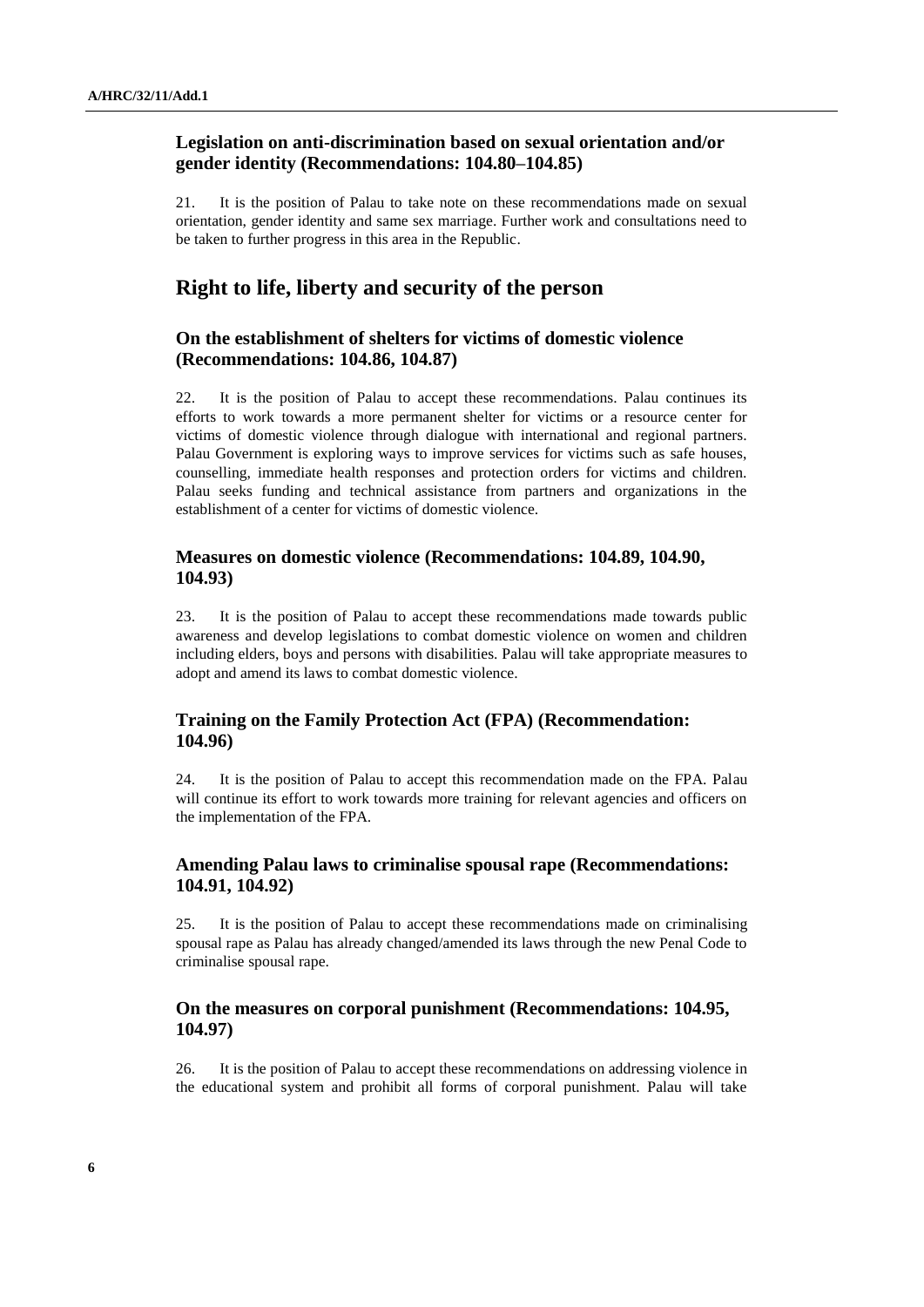appropriate measures to modify or amend appropriate legislation in line with international standards.

#### **Human trafficking (Recommendations: 104.88, 104.94, 104.99, 104.100, 104.101, 104.102, 104.103)**

27. It is the position of Palau to accept these recommendations specific on human trafficking. Palau will look into its laws and take necessary steps to ensure its laws on human trafficking are in compliance with international standards.

## **Administration of justice, including impunity, and the rule of law**

#### **Improve prison environment (Recommendation: 104.104)**

28. It is the position of Palau to accept this recommendation to improve its prison environment. Palau will look into its laws and make necessary amendments to improve the Republic's prison environment to help protect the human rights of the prisoners.

# **Freedom of religion or belief, expression, association and peaceful assembly, and right to participate in public and political life**

#### **Freedom of information (Recommendation: 104.105)**

29. It is the position of Palau to accept this recommendation as the Freedom of Information is given in the Palau Constitution. Palau will take appropriate measures to make its laws on freedom of information in compliance with international standards.

# **Right to work and to just and favourable conditions of work**

#### **On measures on migrant workers (Recommendations: 104.106– 104.113)**

30. It is the position of Palau to take note of these recommendations as Palau needs assistance to review our laws and make amendments in compliance with international standards.

## **Right to social security and to an adequate standard of living**

#### **Social protection programs (Recommendation: 104.114)**

31. It is the position of Palau to accept this recommendation as it continues to strengthen the social protection programs and seek assistance from partners on this specific area towards the betterment of the lives of the people in Palau.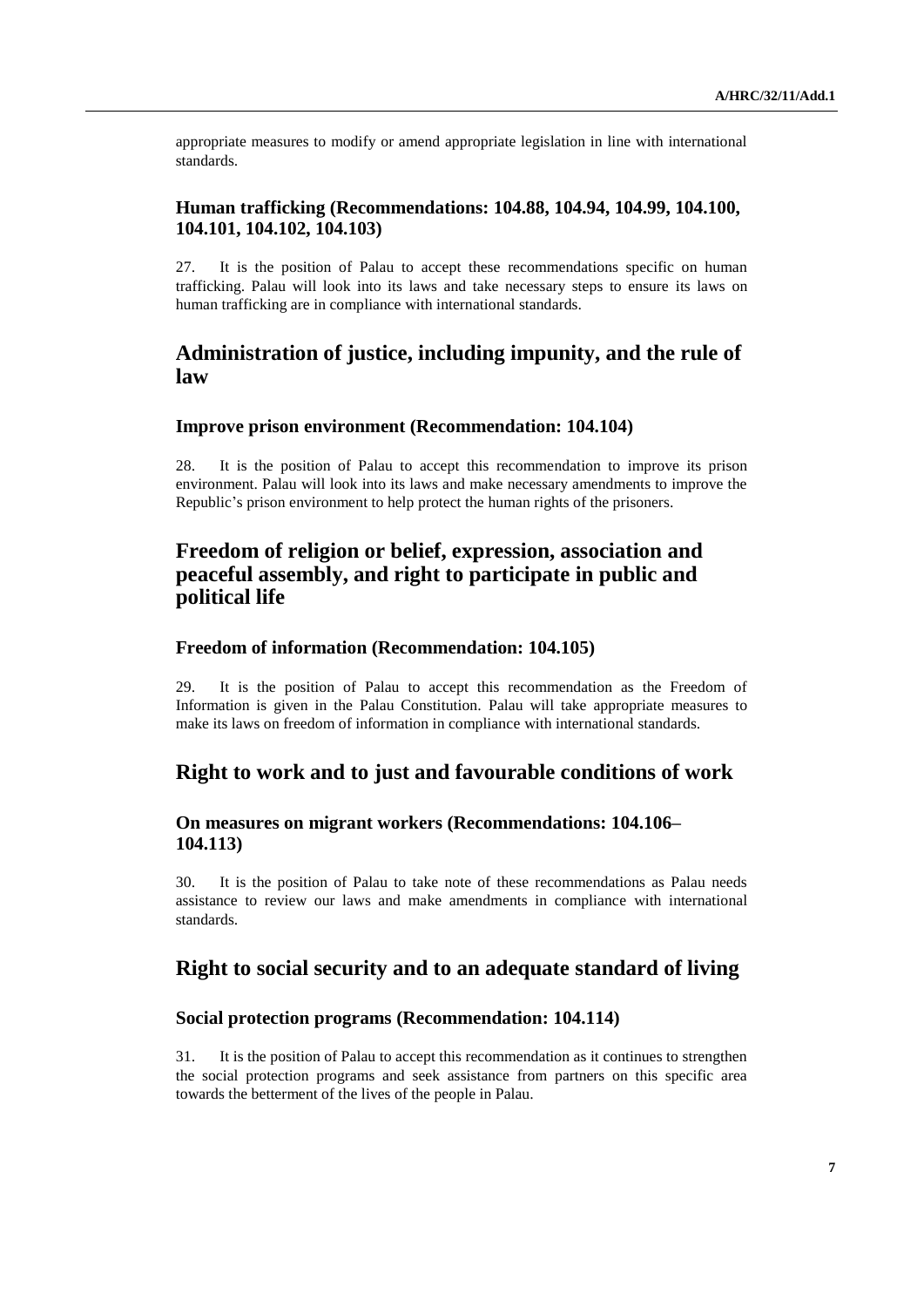# **Right to education**

#### **Education and human rights (Recommendations: 104.115, 104.116)**

32. It is the position of Palau to accept these recommendations as we will continue to raise awareness on human rights and seek technical assistance from the Office of the High Commissioner on Human Rights on training and awareness raising on human rights programs.

## **Persons with disabilities**

#### **Measures on disabilities (Recommendations: 104.117–104.120)**

33. It is the position of Palau to accept these recommendations as we ratified the UNCRPD in 2013. Palau will continue to work towards the final drafting of the National Disability Policy to be endorsed by the Leaders and to ensure its implementation to better the lives of persons with disabilities in the Republic.

## **Migrants, refugees and asylum seeker**

#### **Migrants, refugees and asylum seekers (Recommendations: 104.121, 104.122)**

34. It is the position of Palau to take note of these recommendations as Palau needs assistance to review our laws and make amendments in compliance with international standards**.**

## **Right to development, including environmental issues**

#### **Environment (Recommendations: 104.123, 104.124, 104.125)**

35. It is the position of Palau to accept these recommendations. Palau will continue to work towards the protection of the livelihood of the people living in Palau and look to secure a future for its children through laws and actions in preserving our environment and the fight against climate change.

# **Conclusion**

36. The Government of Palau is committed to its human rights obligations and responsibilities. The House of Delegates of the  $9<sup>th</sup>$  Olbiil Era Kelulau, Palau National Congress has fully recognized the importance of handling Palau's obligations and responsibilities on human rights matters and have changed the name of one of their committee the "Judiciary and Governmental Affairs" to "Judiciary and Governmental Affairs and Human Rights". This is now a specific committee in the House of Delegates that will deal directly with matters related to Human Rights. Palau fully supports the recommendations made on the establishment of a national human rights institution but with